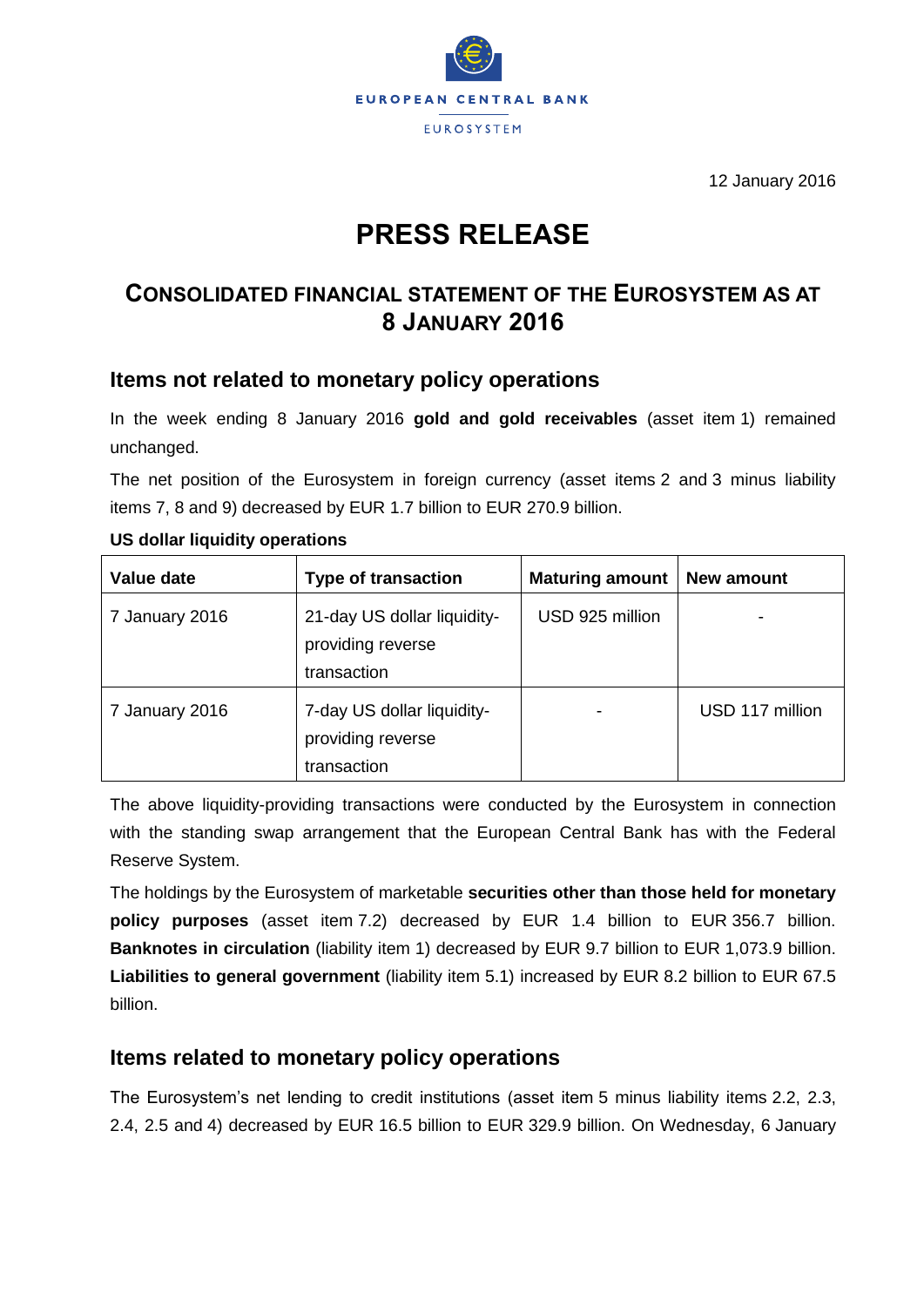2016, a **main refinancing operation** (asset item 5.1) of EUR 89 billion matured and a new one of EUR 70.6 billion, with a maturity of one week, was settled.

Recourse to the **marginal lending facility** (asset item 5.5) was virtually nil (compared with EUR 0.5 billion in the preceding week), while recourse to the **deposit facility** (liability item 2.2) was EUR 210.1 billion (compared with EUR 212.4 billion in the preceding week).

The holdings by the Eurosystem of **securities held for monetary policy purposes** (asset item 7.1) increased by EUR 9.3 billion to EUR 812.4 billion. The table below provides the detailed breakdown of asset item 7.1 into the different portfolios. All portfolios are accounted for at amortised cost.

| <b>Monetary policy securities</b><br>portfolios | <b>Reported value as</b><br>at 8 January 2016 | <b>Difference</b><br>compared with<br>1 January 2016 -<br>purchases | <b>Difference</b><br>compared with<br>1 January 2016 -<br>redemptions |
|-------------------------------------------------|-----------------------------------------------|---------------------------------------------------------------------|-----------------------------------------------------------------------|
| Covered bond purchase<br>programme 1            | EUR 20.6 billion                              |                                                                     |                                                                       |
| Covered bond purchase<br>programme 2            | EUR 9.7 billion                               |                                                                     |                                                                       |
| Covered bond purchase<br>programme 3            | EUR 143.9 billion                             | +EUR 0.6 billion                                                    |                                                                       |
| Asset-backed securities<br>purchase programme   | EUR 15.3 billion                              |                                                                     |                                                                       |
| Public sector purchase<br>programme             | EUR 499.9 billion                             | +EUR 8.7 billion                                                    |                                                                       |
| <b>Securities Markets</b><br>Programme          | EUR 123.0 billion                             |                                                                     |                                                                       |

# **Current accounts of euro area credit institutions**

As a result of all transactions, the **current account** position of credit institutions with the Eurosystem (liability item 2.1) increased by EUR 7.6 billion to EUR 563.4 billion.